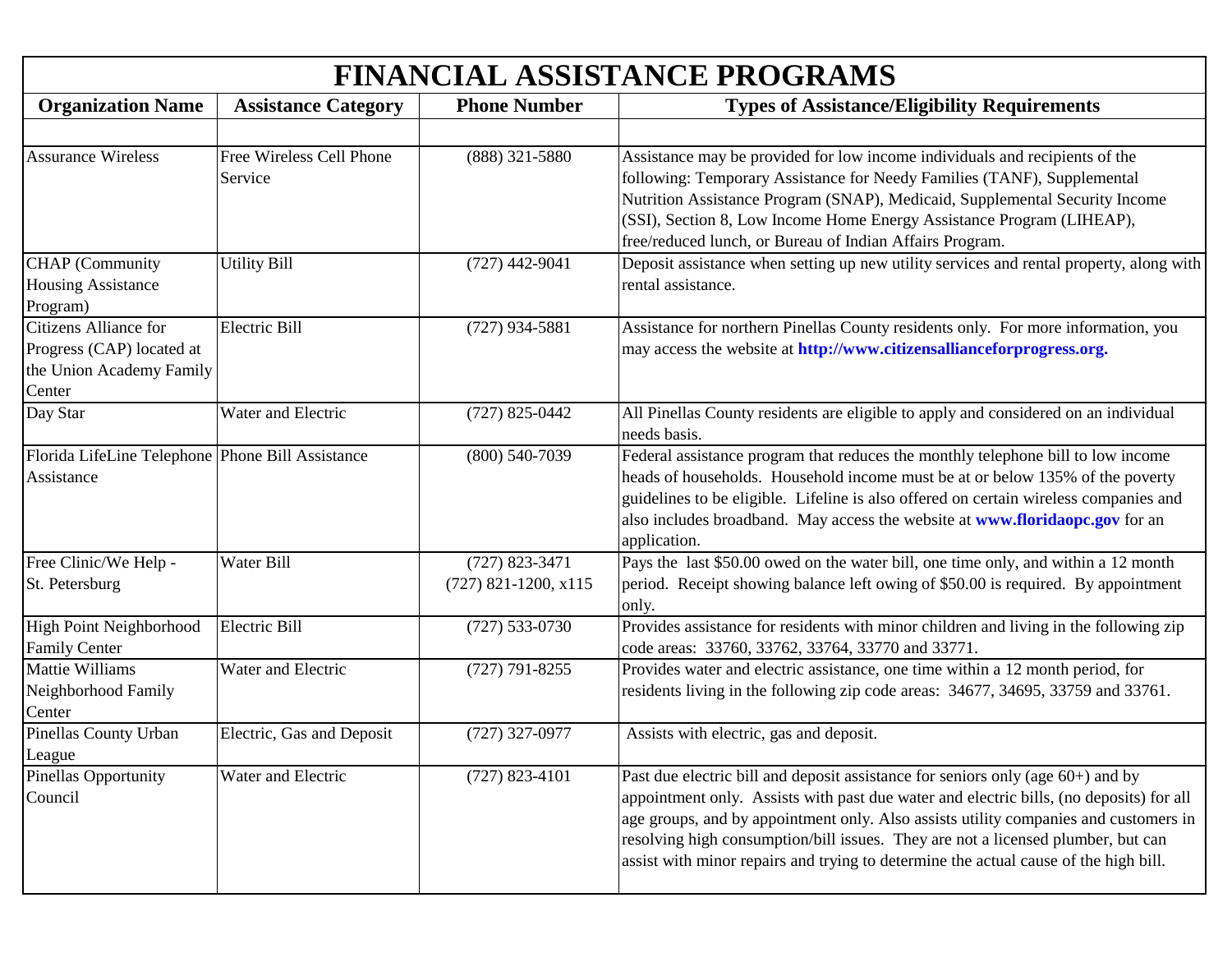| <b>Organization Name</b>                               | <b>Assistance Category</b>                                                                                                                                                                                                                        | <b>Phone Number</b>                    | <b>Types of Assistance/Eligibility Requirements</b>                                                                                                                                                                                                                                                                                                                                                                                                                                                                                                                        |
|--------------------------------------------------------|---------------------------------------------------------------------------------------------------------------------------------------------------------------------------------------------------------------------------------------------------|----------------------------------------|----------------------------------------------------------------------------------------------------------------------------------------------------------------------------------------------------------------------------------------------------------------------------------------------------------------------------------------------------------------------------------------------------------------------------------------------------------------------------------------------------------------------------------------------------------------------------|
| <b>Safelink Wireless</b>                               | Free Cell Phone Service                                                                                                                                                                                                                           | $(800)$ 723-3546                       | Assistance may be provided for recipients of: Medicaid, Supplemental Nutrition<br>Assistance Program (SNAP), Food Stamps, Supplemental Security Income (SSI),<br>Federal Public Housing Assistance (Section 8), Veterans and Survivors Pension<br>Benefit, Bureau of Indian Affairs General Assistance (BIA), Tribally Administered<br>Temporary Assistance for Needy Families (Tribal TANF), Tribal Head Start (only<br>those households meeting its income qualifying standard) and Food Distribution<br>Program on Indian Reservations (FDPIR)                          |
| <b>Salvation Army</b>                                  | Water, Electric and Gas                                                                                                                                                                                                                           | $(727)$ 446-4177                       | Properties north of Ulmerton Road only - provides assistance with the water for City<br>of Clearwater, Dunedin, Pinellas County Utilities and Safety Harbor, along with Duke<br>Energy and Clearwater Gas.                                                                                                                                                                                                                                                                                                                                                                 |
| <b>Salvation Army</b>                                  | Water, Electric and Gas                                                                                                                                                                                                                           | $(727)$ 822-4954                       | Based upon the availability of funds, they provide assistance for water, electric and<br>gas to properties south of Ulmerton Road.                                                                                                                                                                                                                                                                                                                                                                                                                                         |
| Society of St. Vincent de<br>Paul North Pinellas, Inc. | Water and Electric                                                                                                                                                                                                                                | $(727)$ 442-5306                       | Referred to local churches. Assistance for water and electric is determined by your<br>zip code area and as funds are available.                                                                                                                                                                                                                                                                                                                                                                                                                                           |
| Society of St. Vincent de<br>Paul South Pinellas, Inc. | Water and Electric                                                                                                                                                                                                                                | $(727)$ 823-2516,<br>pres <sub>0</sub> | Provides water and electric assistance.                                                                                                                                                                                                                                                                                                                                                                                                                                                                                                                                    |
| 211 Tampa Bay Cares                                    | Financial, Food, Shelter,<br>Support for adults, children,<br>youth, veterans and military<br>families, Older Americans,<br>Person with Disabilities<br>along with Physical and<br><b>Mental Resources and Crisis</b><br>Intervention information | 898211<br>$(727)$ 210-4211             | 211 or text your zip code to 211 Tampa Bay Cares is a non-profit organization that provides the only free,<br>confidential, multi-lingual, 24 hour telephone number 211 for access to community<br>information, services $\&$ resources and crisis intervention information for the residents<br>of Pinellas County. The phone #211 is available 24/7. During regular business hours,<br>Monday - Friday, you can text your zip code to 898211 or email to info@211.org.<br>You can also visit the website www.211tampabay.org. for further assistance and<br>information. |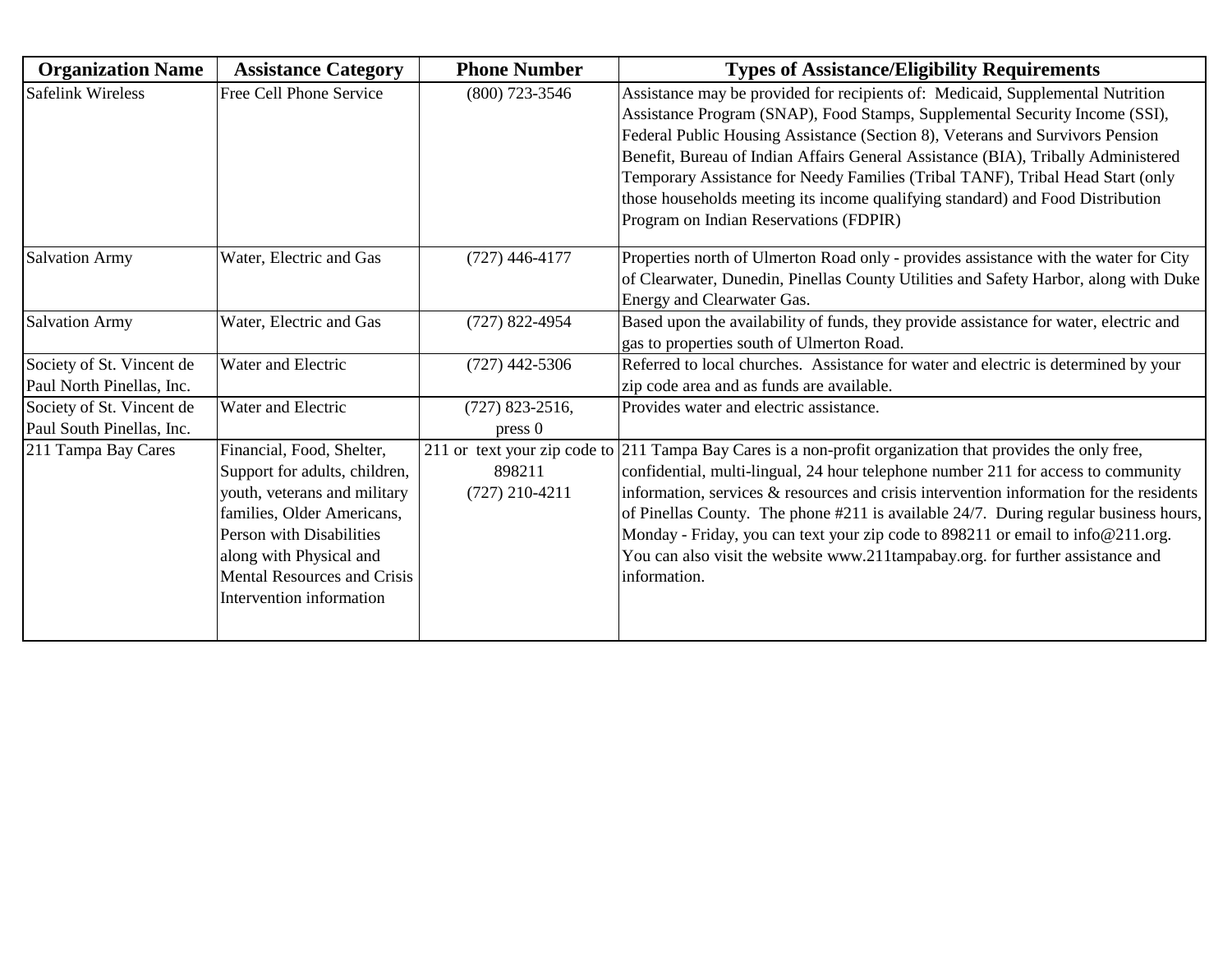| <b>Organization Name</b>                                                                 | <b>Assistance Category</b>                               | <b>Phone Number</b>     | <b>Types of Assistance/Eligibility Requirements</b>                                                                                                                                                                                                                                                                                                |
|------------------------------------------------------------------------------------------|----------------------------------------------------------|-------------------------|----------------------------------------------------------------------------------------------------------------------------------------------------------------------------------------------------------------------------------------------------------------------------------------------------------------------------------------------------|
|                                                                                          |                                                          |                         | <b>HUMAN SERVICES ASSISTANCE PROGRAMS</b>                                                                                                                                                                                                                                                                                                          |
| <b>Boley Centers</b>                                                                     | Housing, Mental Health and<br>Employment                 | $(727)$ 821-4819        | Offers various types of housing assistance for low income individuals. Also assists<br>with mental health, Section 8 and employment. No financial assistance provided.                                                                                                                                                                             |
| Citizens Alliance for<br>Progress (CAP) located at<br>the Union Academy Family<br>Center | Clothing and Basic<br>Necessities                        | $(727)$ 934-5881        | Assistance for Tarpon Springs and Palm Harbor residents only. For more information<br>you may access the website at http://www.citizensallianceforprogress.org.                                                                                                                                                                                    |
| CHAP (Community<br><b>Housing Assistance</b><br>Program)                                 | <b>Rental Assistance</b>                                 | $(727)$ 442-9041        | Screening for rental assistance along with deposit assistance when setting up rental<br>property or utility services.                                                                                                                                                                                                                              |
| <b>Clearwater Housing</b><br>Authority                                                   | Housing                                                  | $(727)$ 461-5777        | Provides housing assistance. For more information you may access the website at<br>www.clearwaterhousingauth.org.                                                                                                                                                                                                                                  |
| <b>Consumer Protection</b>                                                               | Consumer-Business and<br><b>Landlord/Tenant Disputes</b> | $(727)$ 464-6200        | No financial assistance. Investigates most consumer-business disputes, including<br>landlord/tenant, motor vehicle repair, home repairs, billing disputes, etc. Attempt to<br>assist parties through mediation if civil in nature. Conducts criminal investigations of<br>consumer fraud, and enforce various county ordinances, including towing. |
| F.E.A.S.T. (Food<br><b>Emergency and Services</b><br>Team)                               | Food                                                     | $(727) 789 - 5275$      | Food pantry only, for residents living in the following zip code areas: 33761, 34677,<br>34681, 34682, 34683, 34684, 34685, 34695 and 34698. Must provide proof of<br>residence and income (if applicable), along with a Social Security card or a Green<br>Card, for each individual that is requesting assistance.                               |
| Gulf Coast Legal - St.<br>Petersburg                                                     | Legal Issues                                             | $(727)$ 821-0726        | Provides free legal assistance with specific concerns such as domestic violence,<br>family issues, Social Security, human trafficking, taxes, housing assistance and<br>foreclosures.                                                                                                                                                              |
| <b>HEP</b> (Homeless<br><b>Empowerment Program)</b>                                      | <b>Shelters</b>                                          | $(727)$ 442-9041        | HEP processes the intake of individuals Monday through Friday, 8:30 a.m. - 2:00 p.m.<br>Individuals may also request for shelter at the main office Monday through Friday,<br>$8:30 - 5:00.$                                                                                                                                                       |
| <b>Neighborly Care</b>                                                                   |                                                          |                         |                                                                                                                                                                                                                                                                                                                                                    |
| <b>Network Programs:</b>                                                                 |                                                          |                         |                                                                                                                                                                                                                                                                                                                                                    |
| <b>Adult Day Care</b>                                                                    | <b>Supervised Adult Activities</b>                       | (727) 573-9444, x3051   | Request is reviewed and evaluated on a case by case situation.                                                                                                                                                                                                                                                                                     |
| Meals on Wheels                                                                          | Meals Delivered to Home                                  | $(727) 573 - 7773$      | Provides meals to individuals over 60, but may make exceptions to the age. All<br>individuals under 60 are allowed to purchase a meal. Individuals need to call to have<br>their request reviewed.                                                                                                                                                 |
| <b>Senior Dining</b>                                                                     | Food and Entertainment                                   | $(727)$ 573-9444, x3025 | Meals served along with socializing, informational programs and activities. Ages 60<br>years old or more.                                                                                                                                                                                                                                          |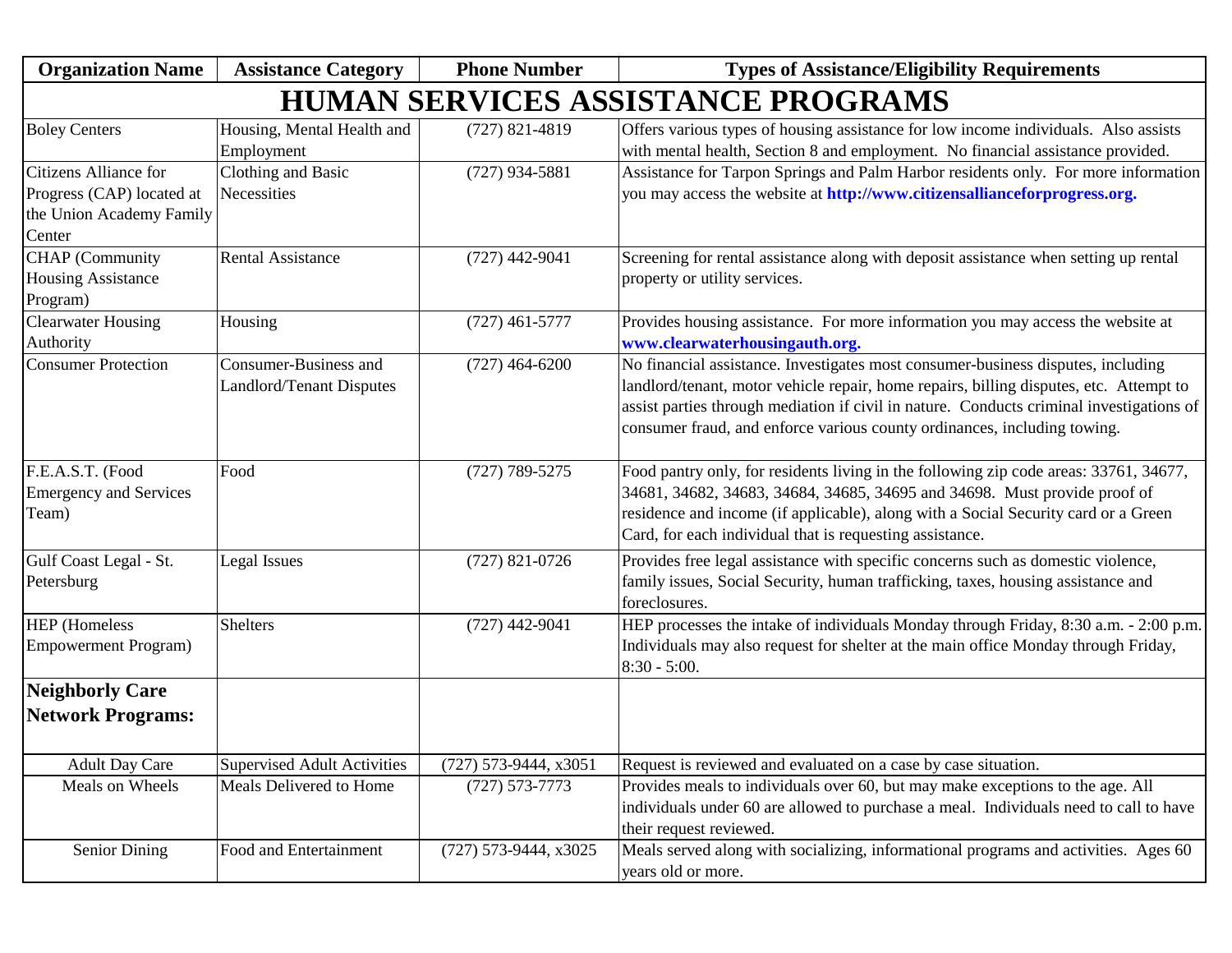| <b>Organization Name</b>        | <b>Assistance Category</b>     | <b>Phone Number</b>    | <b>Types of Assistance/Eligibility Requirements</b>                                     |
|---------------------------------|--------------------------------|------------------------|-----------------------------------------------------------------------------------------|
| Transportation                  | Transportation                 | $(727) 571 - 4384$     | Provides medical transportation, shopping and field trips for individuals 60 years old  |
|                                 |                                |                        | or more.                                                                                |
| <b>Pinellas County Housing</b>  | Housing                        | $(727)$ 443-7684       | Provides subsidized and HUD housing for Pinellas County, excluding St. Petersburg       |
| Authority                       |                                |                        | and Clearwater city limits.                                                             |
| <b>Pinellas County Senior</b>   | Social Services, Housing,      |                        | Various types of assistance supporting senior citizens. For more information you may    |
| Connections                     | <b>Transportation</b> , Health |                        | access the website at http://www.pinellascounty.org/humanservices/seniors.htm           |
|                                 | <b>Services and Discounts</b>  |                        |                                                                                         |
| <b>Pinellas County Veterans</b> | Various Non-Financial          | $(727)$ 464-8460       | Wide variety of assistance available including filing claims for benefits for veterans, |
| Services                        | Assistance                     | (Clearwater)           | spouses and dependants.                                                                 |
|                                 |                                | $(727) 582 - 7828$     |                                                                                         |
|                                 |                                | (St. Petersburg)       |                                                                                         |
| Pinellas Heights                | Housing                        | $(727)$ 953-9809       | Provides housing for seniors, 62 years old or more. This organization is affiliated     |
|                                 |                                |                        | with Pinellas County Housing Authority.                                                 |
| Pinellas Opportunity            | Rent and Mortgage              | $(727)$ 823-4101       | Provides assistance for past due rent and mortgage when funds are available. One        |
| Council                         |                                |                        | time per a 12 month period, by appointment only and does not assist with deposits.      |
|                                 |                                |                        |                                                                                         |
| <b>Pinellas Opportunity</b>     | <b>Household Cleaning</b>      | $(727)$ 327-3091       | Provides assistance to people 60 years old and above. No income restrictions apply.     |
| <b>Council - Chore Services</b> |                                |                        |                                                                                         |
|                                 |                                |                        |                                                                                         |
| St. Ignatius Catholic           | Food and Prescriptions         | $(727)$ 937-4050       | Food Pantry for Tarpon springs residents only. Assists with the payment of Tarpon       |
| Church                          |                                |                        | Springs Water bills, up to \$25.00, if shut off is pending. Limited prescription        |
|                                 |                                |                        | assistance. Food Pantry open Monday, Wednesday & Friday from 10 a.m. $-11:45$           |
|                                 |                                |                        | a.m., except holidays.                                                                  |
| Society of St. Vincent de       | Furniture, Household           | $(727)$ 442-5306       | Referred to local churches. Provides assistance for furniture and household             |
| Paul North Pinellas, Inc.       | Furnishings, Meals and         |                        | furnishings, soup kitchen and a change of clothes (three times a year).                 |
|                                 | Clothes                        |                        |                                                                                         |
| Society of St. Vincent de       | Clothing and Food Vouchers     | $(727)$ 823-2516,      | Assists with clothing and food vouchers.                                                |
| Paul South Pinellas, Inc.       |                                | press 0                |                                                                                         |
| <b>Tarpon Springs Housing</b>   | Housing                        | $(727)$ 937-4411       | Provides low income public housing assistance for families.                             |
| Authority                       |                                | $(727)$ 279-2814 (Fax) |                                                                                         |